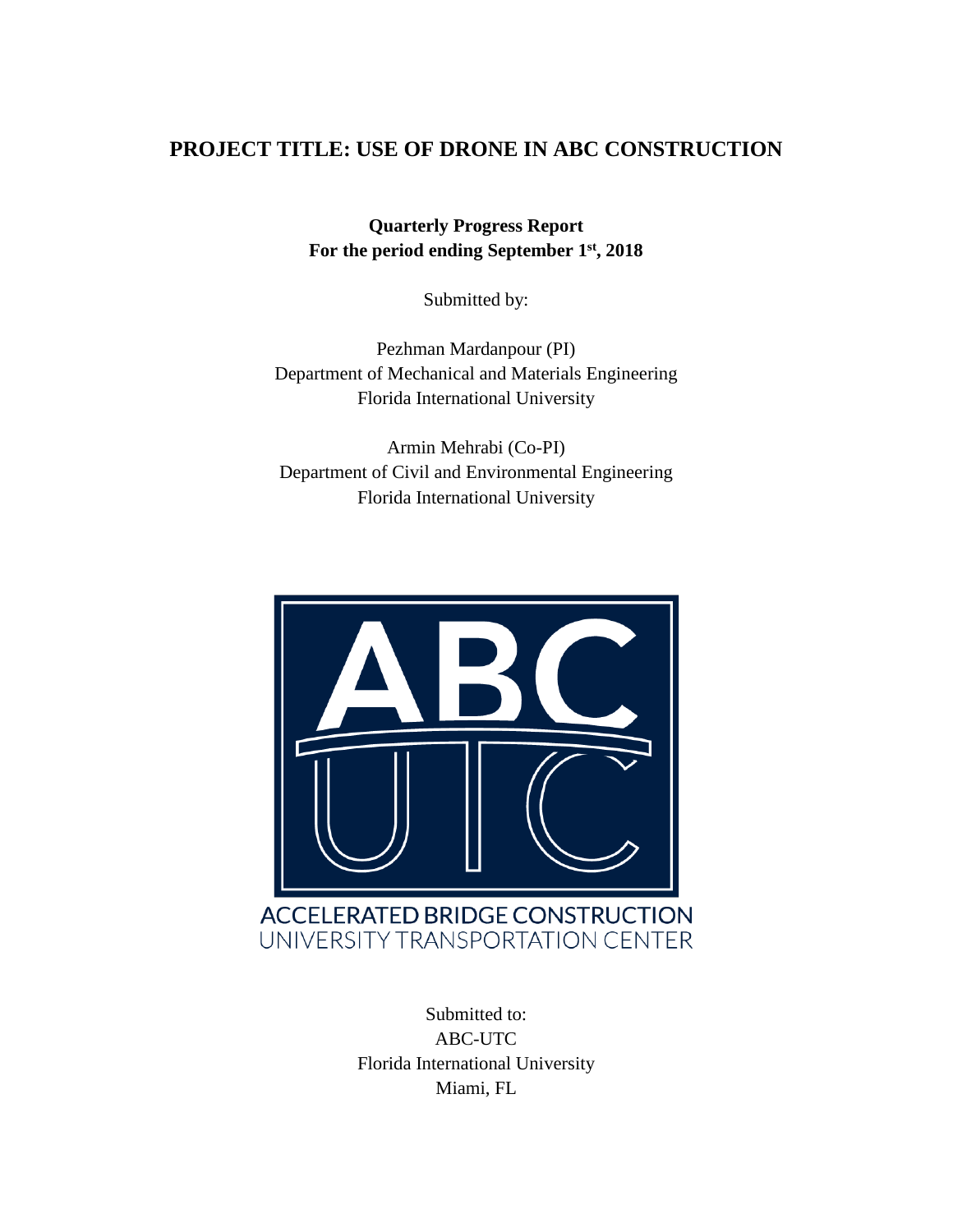## **1. Background and Introduction**

In recent years, drone technology has entered many industries and applications, greatly impacting and revolutionizing their processes. It is strongly believed that drone technology has also an important role to play in ABC construction, especially when geometry control, inspection, and surveying/mapping are concerned.

The recent researches [1-4] on effectiveness and applications of drones have demonstrated the great potential for drones in inspection of hard to reach bridges, but at the same time pointed to technological limitation of existing drone designs preventing their full implementation. A comprehensive and up-to-date knowledge of drone technology is very essential in addressing these limitations. The current commercially available rotorcraft drones are designed for generalpurpose application but successful implementation of such systems in ABC requires certain technical considerations.

The ABC Drone (ABCD) project will provide guidelines to overcome the many challenges of using drones for inspection and construction programs. Aircraft's stability at the inspection site due to gust, wind driven rain, unsteady turbulent flow or induced airflow (from the blades) when flying close to the bridge, aircraft overall efficiency for longer endurance, balancing and fast setup, track control sensor communication, inspection instrumentation setup, software and hardware integration of the data acquisition systems with wireless communication capabilities, tolerability to impact of inappropriate landing are among issues that need to be addressed in application of drones.

## **2. Problem Statement**

One of the main challenges in ABC construction is geometry control at fabrication and construction stages, especially during installation and erection of prefabricated large elements. Also, as it is concerned with the rehabilitation projects, inspection for detection of damages, and survey and mapping of the affected areas necessary for design and construction has required costly operation and traffic interruption that is in contrast with ABC objectives.

This study therefore will include identification of tasks and processes in ABC that can benefit from drone application, and development of preliminary drone systems that would best serve these processes. The study will also provide parameters and hardware/software requirements; identify the existing drone systems that readily are applicable and those that would require adaptation or new designs. An implementation demonstration for conceptual verification will be performed for selective identified process(es) and application(s), and compare them with the current practices.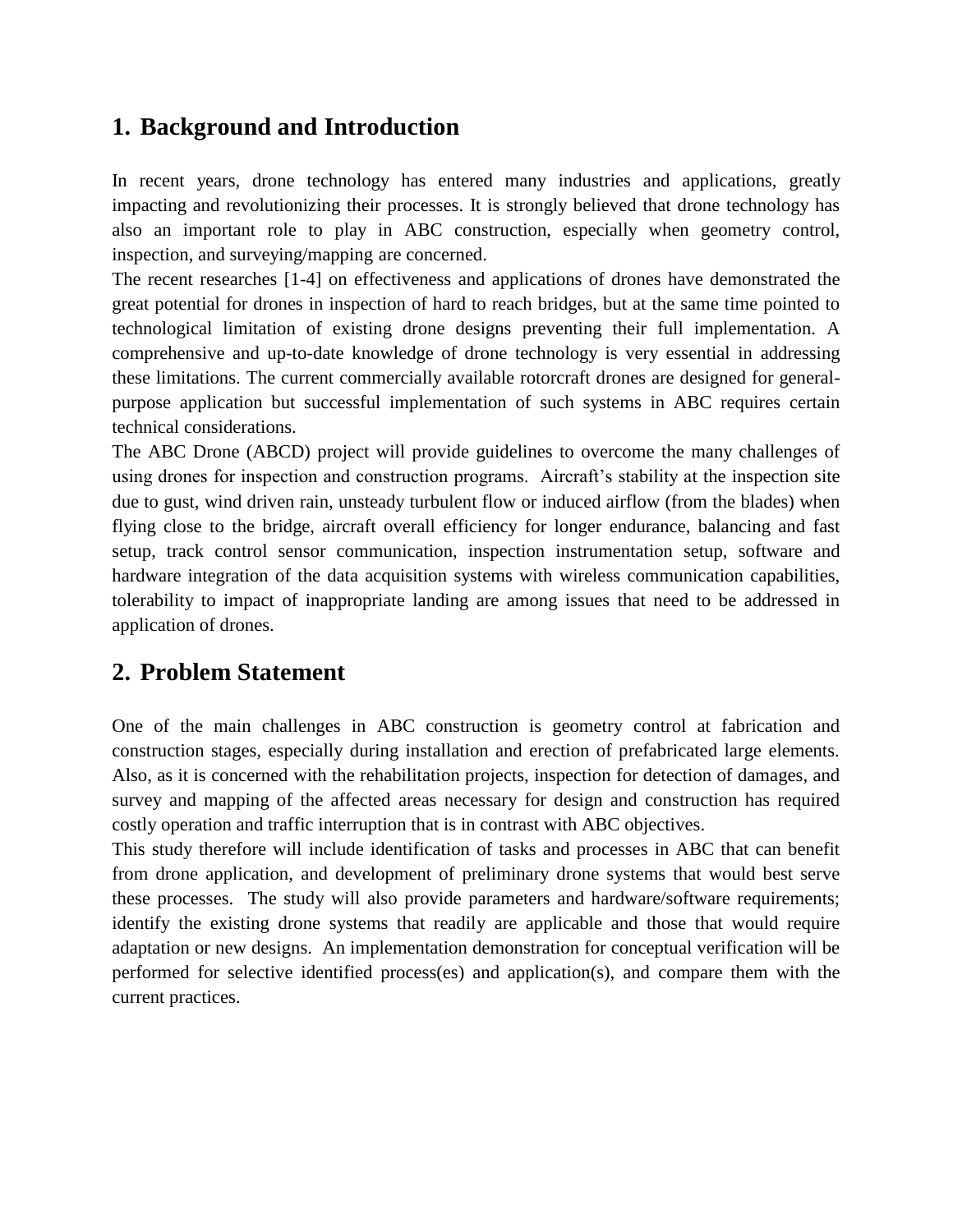# **3. Research Approach and Methods**

The overall approach of this project will be organized in three basic stages; search of background information for identification of processes within ABC construction where drone application would be beneficial, and development of appropriate drone systems through determination of important parameters for applicable drones and necessary hardware and software, and finally verification of the concepts through experimental trials within the scope and budget limitation.

# **4. Description of Research Project Tasks**

The following is a description of tasks carried out to date.

### **Task 1 – Identification of ABC processes benefiting from drone application**

A review of available literature and data is performed to study various processes and operations carried out for an ABC bridge construction, for both new construction and rehabilitation of existing construction. These processes are categorized based on how they would benefit from drone application.

#### **Task 2 – Review of drone technology and its application in construction industry**

Available drone technologies are reviewed within construction and other industries, and general applications benefiting the construction industry. Also, the most suitable drone system is identified to be used in the experiments.

#### **Task 3 – Determination of drone design parameters for application to ABC**

The drone parameters required for adaptation to ABC processes are identified. Flight requirements for different ABC mission, design and automation of the aircraft's control system requirements, wireless data acquisition system requirements for inspection are determined through a comparative study between drone flight characteristics and current customary inspection methods.

#### **Task 4 – ABCD Hardware and software assembling and integration**

A wooden model (box and arm) was manufactured and mounted on a drone. This combination represents a Magnetic Flux Leakage Sensor (MFLS) that needs to touch the surface for inspection. See Fig. 1.

### **Task 5** – **Experimental Concept Verification**

The model sensor mounted on the drone creates an asymmetric loading condition. This condition requires asymmetric trim and flight control to maintain stable flight.

Experiment was carried out with student's drone and the main purpose was to investigate the feasibility and possibility for use of MFLS with drones for bridge inspection; see figure 1.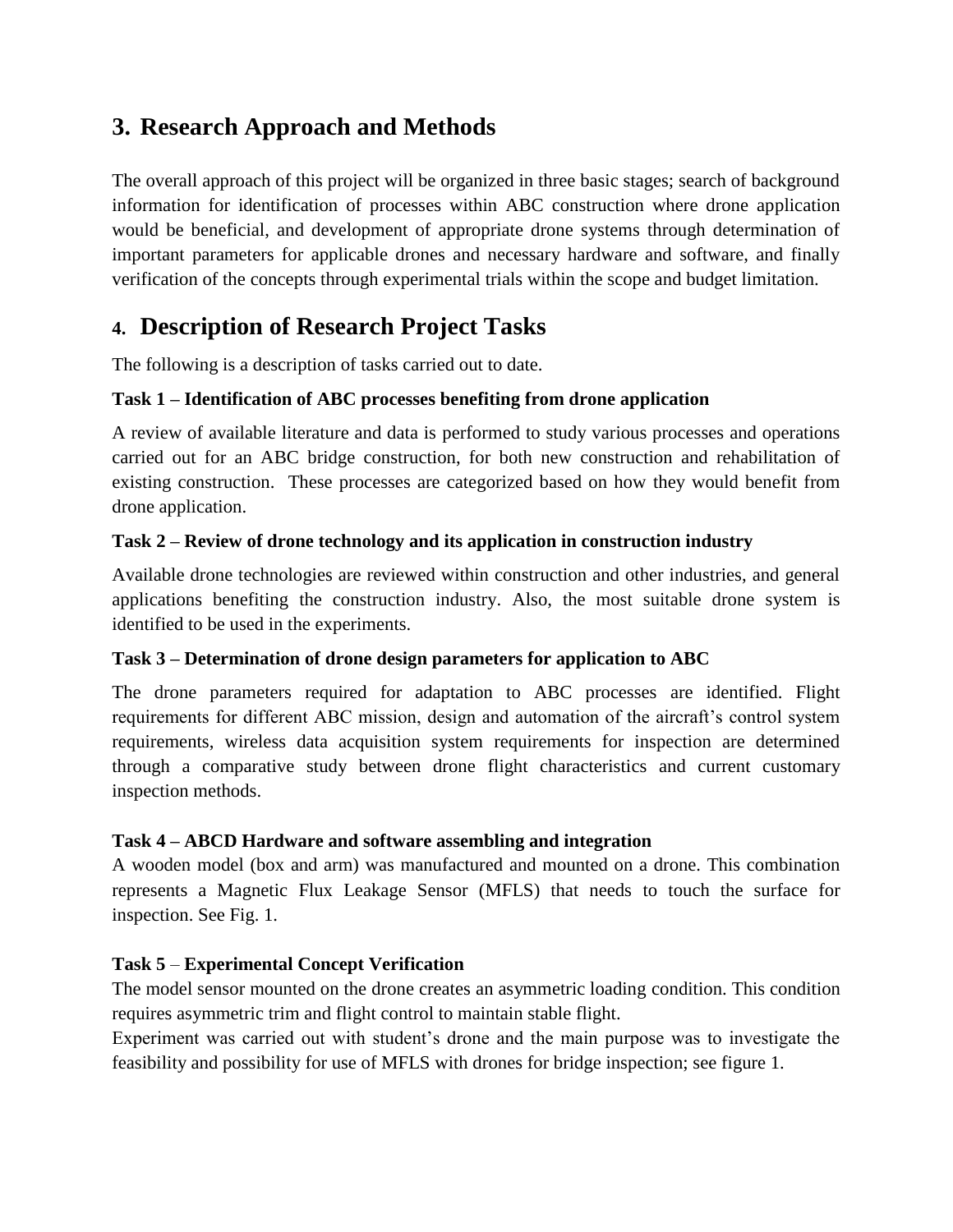

Fig 1. A bridge inspection drone prototype (a) the sensor model mounted on the drone and ready for takeoff (b) drone performing stable flight with asymmetric payload (d) investigating the effect of impact on flight stability (d) investigating the effect of gust loads on inspecting drones with asymmetric loading

The results reveals that (a) the blade downwash (aerodynamic forces) will make the aircraft unstable as the aircraft flies close to the surface, (b) the drone for such like maneuver require an automatic flight control that take into account the effects of the wall impact as well as the inflow downwash, (c) the asymmetric configuration of the combination of the aircraft and sensor results in sever difficulty to trim and maintain the stability of the aircraft during inspection, and (d) these instabilities are significantly aggravated during gust loads.

#### **Task 6 – Final (Draft and Revised) Report submission**

A final report is being drafted and will be submitted by the project end date.

## **5. Expected Results and Specific Deliverables**

This research identified the ABC processes that will benefit from drone application, provided parameters and hardware/software requirement for drone application to these processes, identified the existing drone systems that readily are applicable and those systems that would require adaptation or new designs.